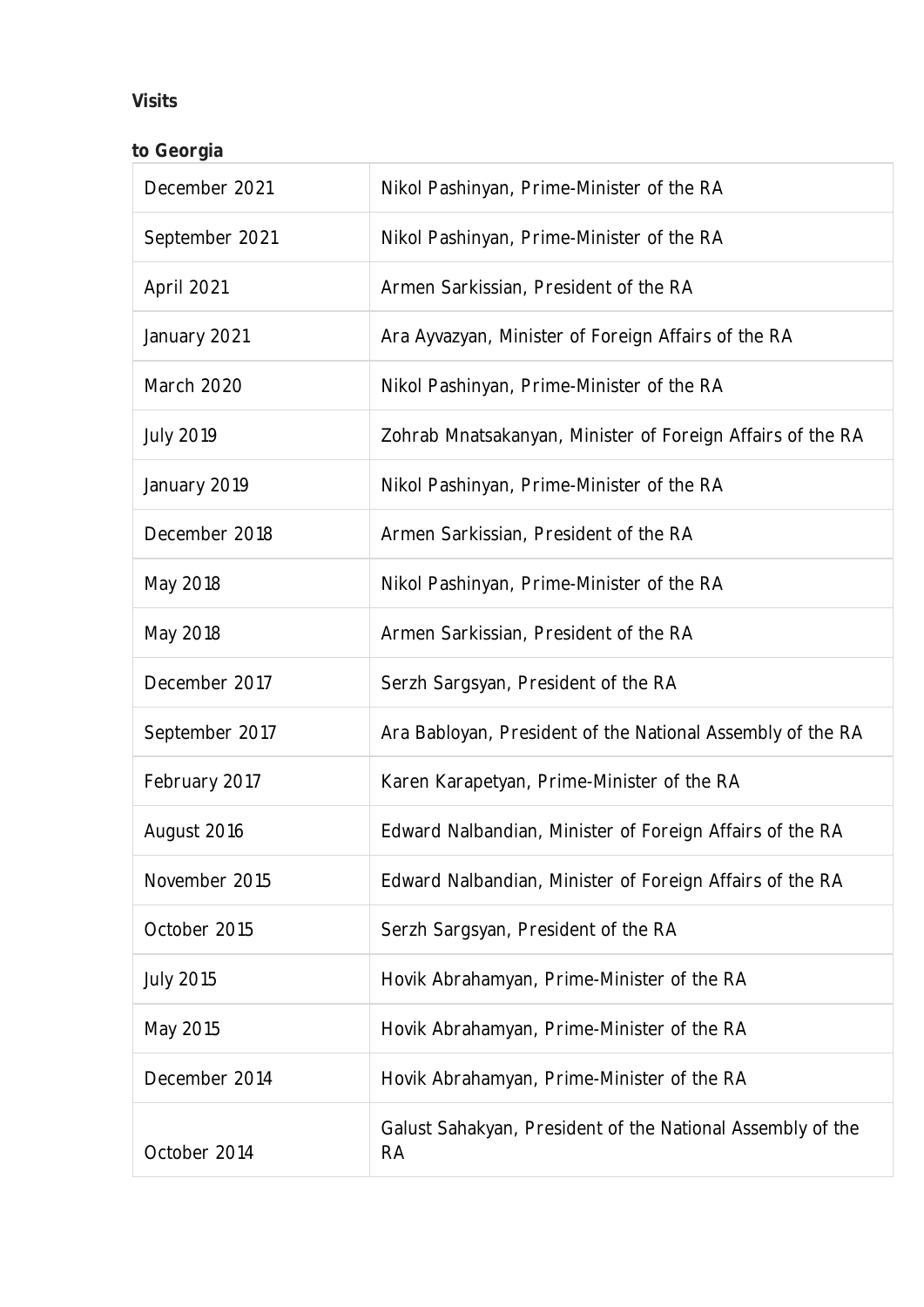| June 2014         | Serzh Sargsyan, President of the RA                      |
|-------------------|----------------------------------------------------------|
| November 2013     | Edward Nalbandian, Minister of Foreign Affairs of the RA |
| February 2013     | Edward Nalbandian, Minister of Foreign Affairs of the RA |
| <b>July 2012</b>  | Edward Nalbandian, Minister of Foreign Affairs of the RA |
| <b>March 2012</b> | Edward Nalbandian, Minister of Foreign Affairs of the RA |
| November 2011     | Tigran Sarkissian, Prime-Minister of the RA              |
| November 2011     | Serzh Sargsyan, President of the RA                      |
| June 2011         | Karekin II Catholicos of All Armenians                   |
| <b>June 2011</b>  | Edward Nalbandian, Minister of Foreign Affairs of the RA |
| June 2010         | Edward Nalbandian, Minister of Foreign Affairs of the RA |
| February 2010     | Serzh Sargsyan, President of the RA                      |
| June 2009         | Edward Nalbandian, Minister of Foreign Affairs of the RA |
| December 2008     | Tigran Sarkissian, Prime-Minister of the RA              |
| September 2008    | Edward Nalbandian, Minister of Foreign Affairs of the RA |
| September 2008    | Serzh Sargsyan, President of the RA                      |
| September 2007    | Robert Kocharian, President of the RA                    |
| <b>July 2007</b>  | Vartan Oskanian, Minister of Foreign Affairs of the RA   |
| <b>July 2006</b>  | Vartan Oskanian, Minister of Foreign Affairs of the RA   |
| June 2006         | Andranik Margarian, Prime-Minister of the RA             |
| May 2006          | Robert Kocharian, President of the RA                    |
| <b>July 2005</b>  | Andranik Margarian, Prime-Minister of the RA             |
| June 2005         | Andranik Margarian, Prime-Minister of the RA             |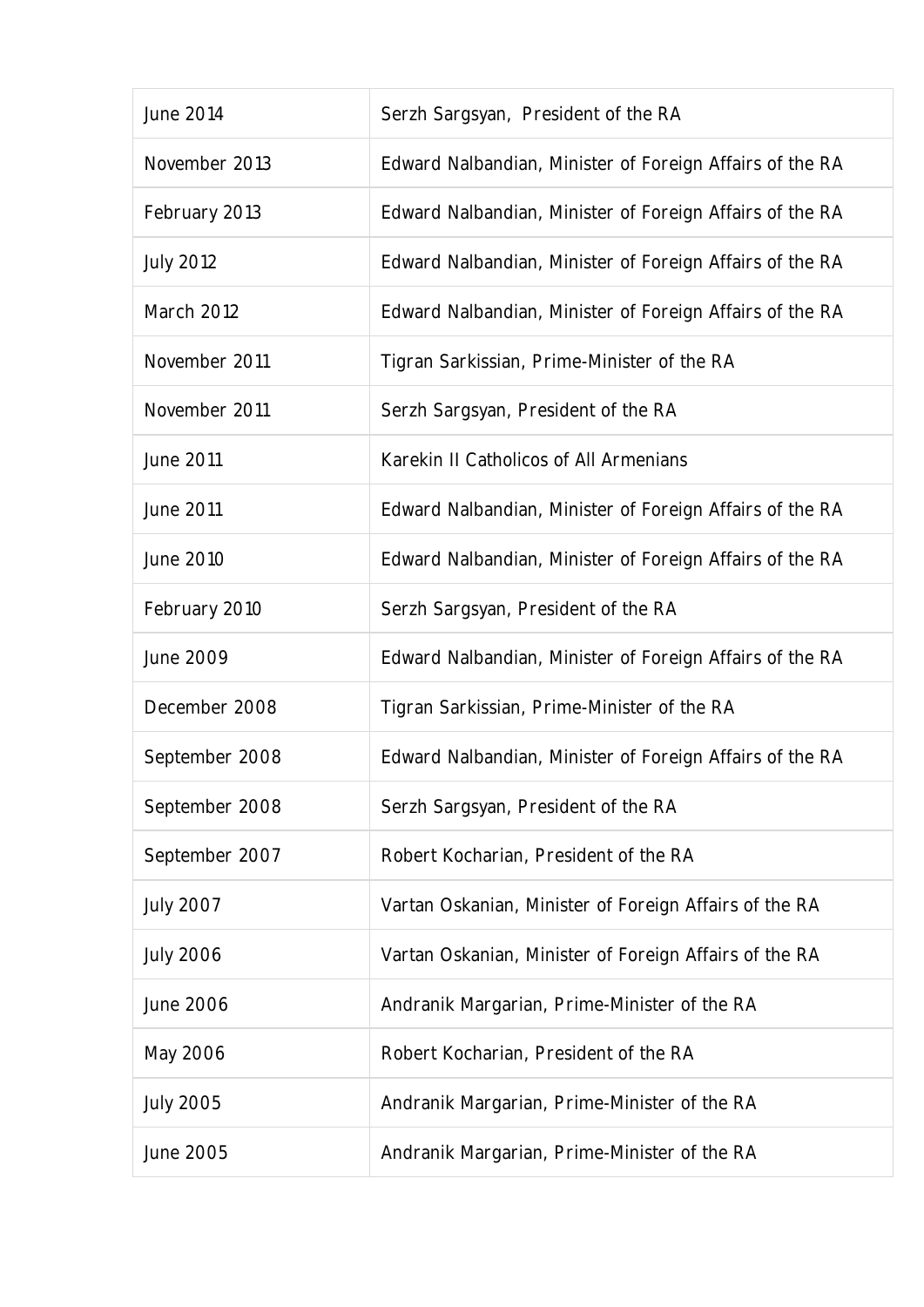| April 2005        | Robert Kocharian, President of the RA                        |
|-------------------|--------------------------------------------------------------|
| October 2004      | Vartan Oskanian, Minister of Foreign Affairs of the RA       |
| October 2004      | Robert Kocharian, President of the RA                        |
| <b>June 2004</b>  | Andranik Margarian, Prime-Minister of the RA                 |
| January 2004      | Vartan Oskanian, Minister of Foreign Affairs of the RA       |
| June 2003         | Robert Kocharian, President of the RA                        |
| February 2002     | Vartan Oskanian, Minister of Foreign Affairs of the RA       |
| <b>March 2000</b> | Robert Kocharian, President of the RA                        |
| April 1999        | Vartan Oskanian, Minister of Foreign Affairs of the RA       |
| November 1998     | Robert Kocharian, President of the RA                        |
| August 1998       | Vartan Oskanian, Minister of Foreign Affairs of the RA       |
| March 1997        | Aleksander Arzumanian, Minister of Foreign Affairs of the RA |
| November 1996     | Aleksander Arzumanian, Minister of Foreign Affairs of the RA |
| <b>June 1996</b>  | Levon Ter-Petrossian, President of the RA                    |
| <b>July 1995</b>  | Vahan Papazian, Minister of Foreign Affairs of the RA        |

## **to the Republic of Armenia**

| October 2021      | Irakli Gharibashvili, Prime Minister of Georgia |
|-------------------|-------------------------------------------------|
| May 2021          | Irakli Gharibashvili, Prime Minister of Georgia |
| October 2019      | Giorgi Gakharia, Prime Minister of Georgia      |
| March 2019        | Mamuka Bakhtadze, Prime Minister of Georgia     |
| <b>March 2019</b> | Salome Zourabichvili, President of Georgia      |
| September 2018    | Mamuka Bakhtadze, Prime Minister of Georgia     |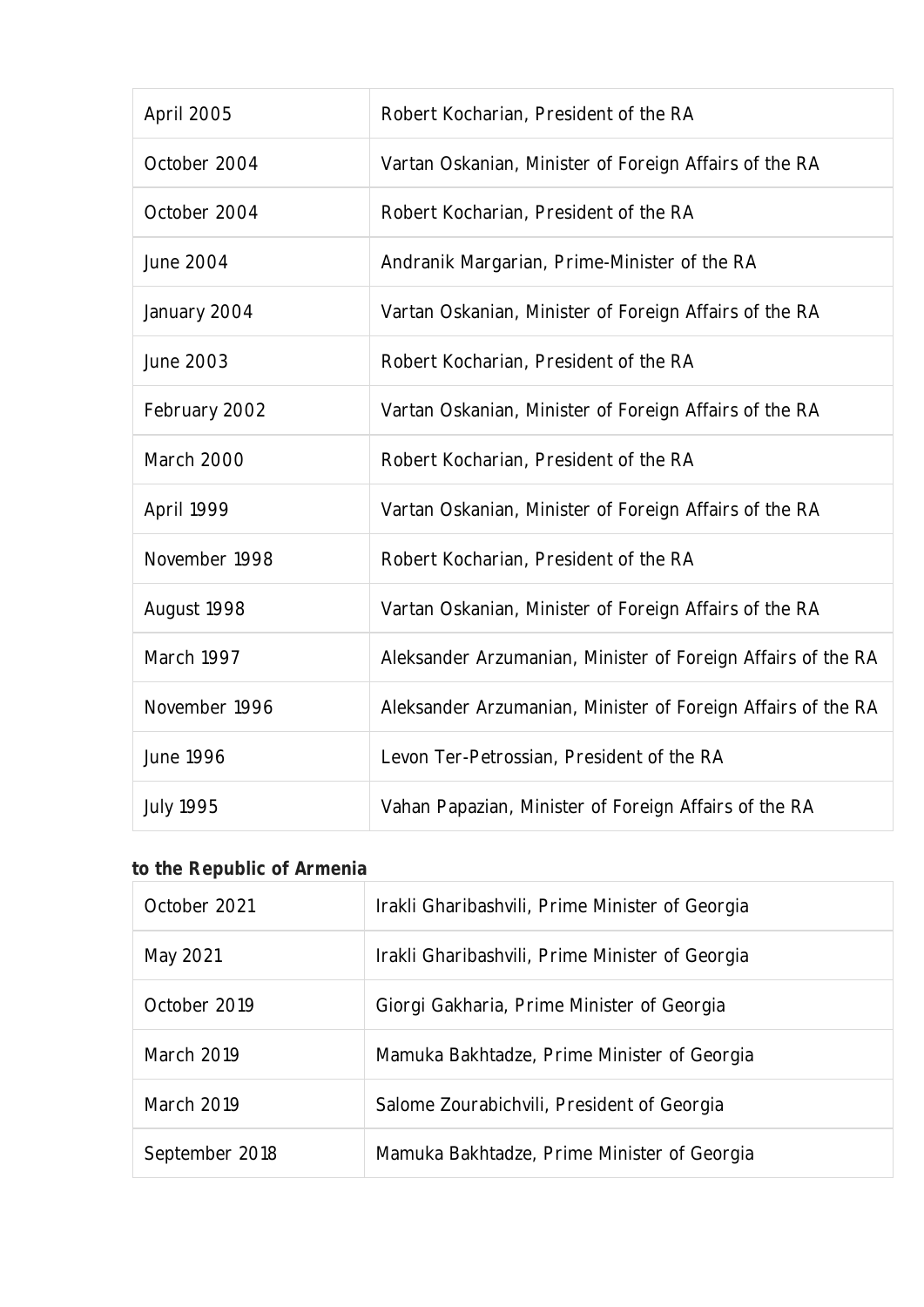| March 2018       | Giorgi Kvirikashvili, Prime Minister of Georgia                                                          |
|------------------|----------------------------------------------------------------------------------------------------------|
| September 2017   | Mikheil Janelidze, Vice Prime Minister, Minister of Foreign<br>Affairs of Georgia                        |
| April 2017       | Mikheil Janelidze, Minister of Foreign Affairs of Georgia                                                |
| September 2016   | Giorgi Kvirikashvili, Prime Minister of Georgia                                                          |
| March 2016       | Mikheil Janelidze, Minister of Foreign Affairs of Georgia                                                |
| February 2015    | David Usupashvili, Chairman of the Parliament of Georgia                                                 |
| December 2014    | Giorgi Kvirikashvili, Vice Prime Minister, Minister of Economy<br>and Sustainable Development of Georgia |
| August 2014      | Irakli Garibashvili, Prime Minister of Georgia                                                           |
| February 2014    | Giorgi Margvelashvili, President of Georgia                                                              |
| April 2013       | Maia Panjikidze, Minister of Foreign Affairs of Georgia                                                  |
| January 2013     | Bidzina Ivanishvili, Prime Minister of Georgia                                                           |
| November 2012    | Mikheil Saakashvili, President of Georgia                                                                |
| <b>July 2012</b> | Grigol Vashadze, Minister of Foreign Affairs of Georgia                                                  |
| November 2011    | Grigol Vashadze, Minister of Foreign Affairs of Georgia                                                  |
| April 2011       | Grigol Vashadze, Minister of Foreign Affairs of Georgia                                                  |
| February 2011    | Nika Gilauri, Prime Minister of Georgia                                                                  |
| January 2011     | Mikheil Saakashvili, President of Georgia                                                                |
| September 2010   | Grigol Vashadze, Minister of Foreign Affairs of Georgia                                                  |
| January 2010     | Nika Gilauri, Prime Minister of Georgia                                                                  |
| September 2009   | Grigol Vashadze, Minister of Foreign Affairs of Georgia                                                  |
| June 2009        | Mikheil Saakashvili, President of Georgia                                                                |
|                  |                                                                                                          |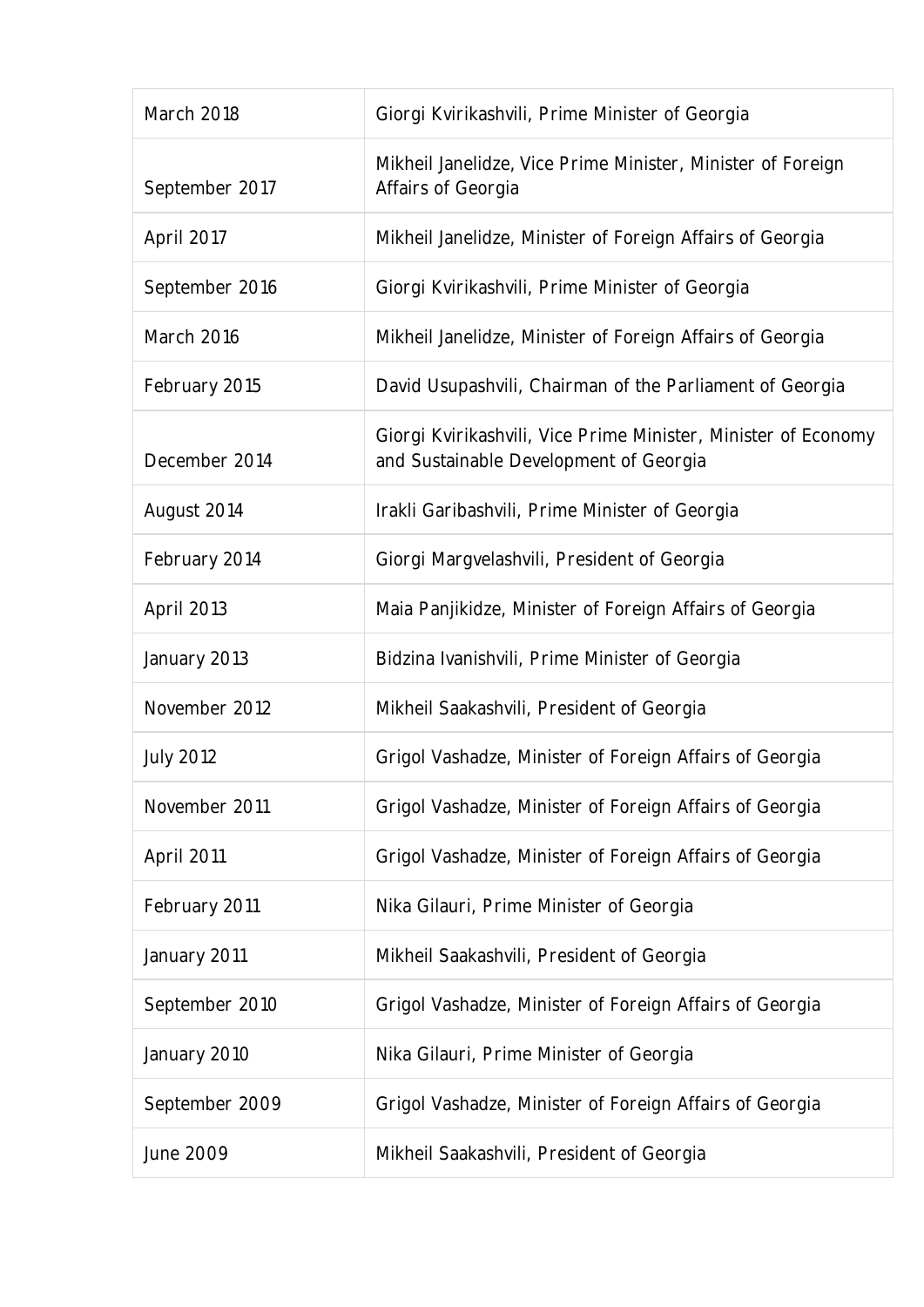| February 2009    | Grigol Vashadze, Minister of Foreign Affairs of Georgia       |
|------------------|---------------------------------------------------------------|
| April 2008       | Vladimer (Lado) Gurgenidze, Prime Minister of Georgia         |
| October 2007     | Zurab Noghaideli, Prime Minister of Georgia                   |
| March 2007       | Mikheil Saakashvili, President of Georgia                     |
| March 2007       | Zurab Noghaideli, Prime Minister of Georgia                   |
| August 2006      | Mikheil Saakashvili, President of Georgia                     |
| January 2006     | Gela Bezhuashvili, Minister of Foreign Affairs of Georgia     |
| October 2005     | Mikheil Saakashvili, President of Georgia                     |
| September 2005   | Zurab Noghaideli, Prime Minister of Georgia                   |
| March 2005       | Zurab Noghaideli, Prime Minister of Georgia                   |
| <b>July 2004</b> | Salome Zurabishvili, MFA of Georgia                           |
| March 2004       | Mikheil Saakashvili, President of Georgia                     |
| December 2003    | Zurab Zhvania, State Minister of Georgia                      |
| April 2003       | Irakli Menagarishvili, Minister of Foreign Affairs of Georgia |
| October 2001     | Eduard Shevardnadze, President of Georgia                     |
| March 2001       | Irakli Menagarishvili, Minister of Foreign Affairs of Georgia |
| February 2001    | Giorgi Arsenishvili, State Minister of Georgia                |
| October 1999     | Eduard Shevardnadze, President of Georgia                     |
| September 1999   | Eduard Shevardnadze, President of Georgia                     |
| September 1998   | Vazha Lordkipanidze, State Minister of Georgia                |
| <b>June 1998</b> | Irakli Menagarishvili, Minister of Foreign Affairs of Georgia |
| May 1997         | Eduard Shevardnadze, President of Georgia                     |